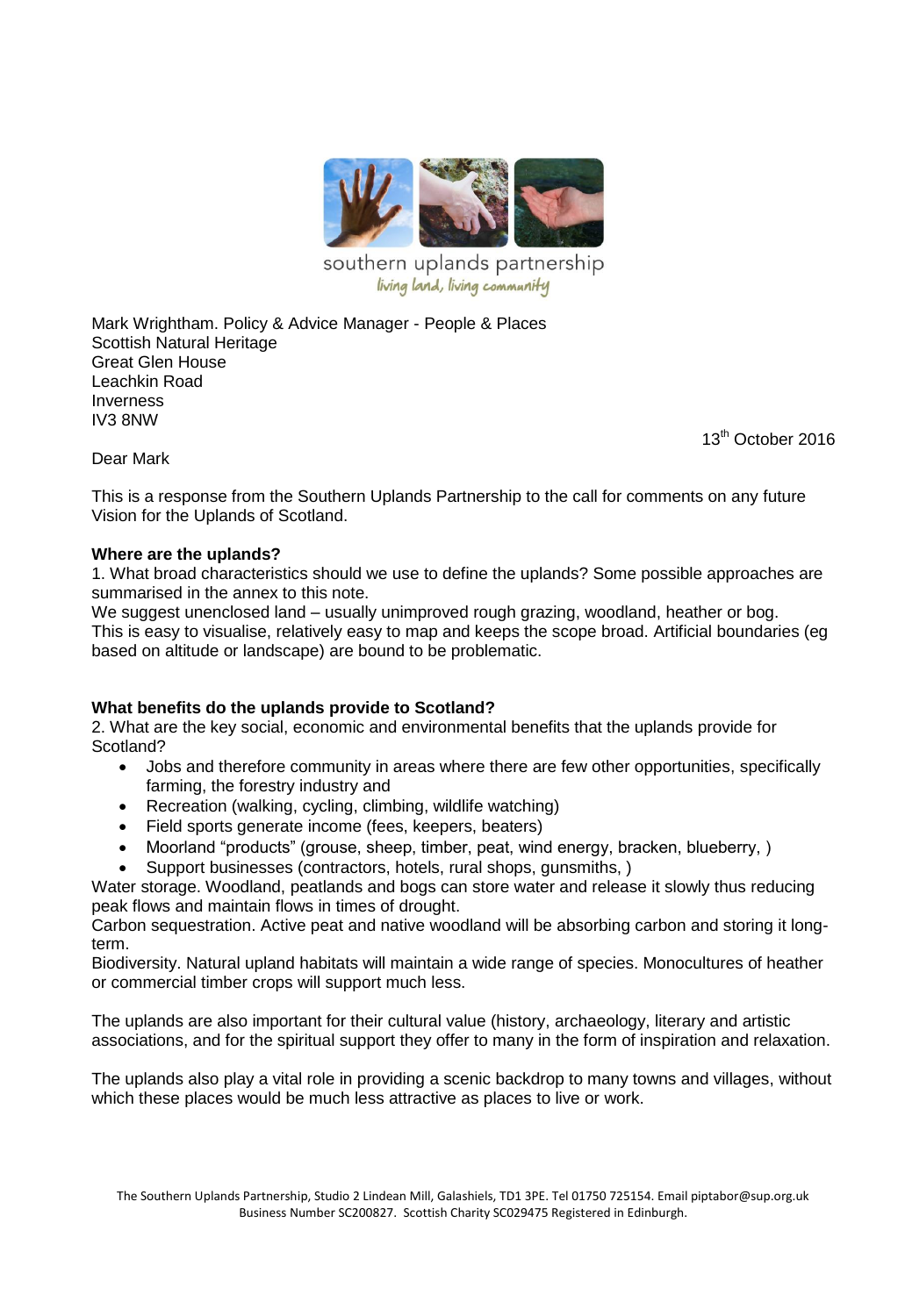3. How can upland land use help to prevent or reduce the impacts of climate change? Carbon sequestration and water storage must be the key roles.

Land use needs to maximise the amount of carbon kept locked-up or sequestered long-term. This would include peatland restoration and increased native woodland cover.

Land use should also seek to maximise ability to hold water- to reduce risks of flooding. Woodland, wetlands, bogs and peatland all play useful roles in water retention and flow-reduction.

Uplands also play a role in renewable energy generation – in the form of wind, hydro and solar energies, and of course they can also often produce biomass as a fuel.

## **What should an upland vision include?**

4. A strategic vision could inform decisions about the balance between different land uses in different parts of the uplands. What are the key choices that an upland vision should address, and why?

A key objective of an upland vision might involve encouraging land use decisions and practices which maximise multiple objectives. It should be possible, for example, to manage land for production whilst conserving biodiversity and maximising carbon sequestration and water retention. Too often a single management objective may be pursued without regard to the varied potential the land offers. Rather than discussing topics in the abstract, the upland vision should identify best practice.

The upland vision should also address the issue of significant changes in land use and management and the way in which such decisions may be influenced. Current policy favours continued afforestation which is likely to take place in the uplands. How can the realisation of planting targets be achieved in a way that is compatible with existing land uses and the varied potential of the land? How and where should the development of broadleaved or mixed woodland be encouraged?

Better knowledge will allow better decisions to be taken on what land use is appropriate where. Future sustainability will require application of the polluter-pays principle. Thus land-users that release carbon, or that increase risk of flooding should pay for the damage they do. Likewise, polluters will need to pay for the pollutants such as CO2 and methane that they produce (or cause to be produced) to be cleaned-up.

There is an opportunity here to help reward land managers for appropriate land uses and to penalise them for negative ones. The upland vision should help to move our knowledge base forward to the stage where such costs and benefits can be fully evidenced and applied.

This will have to include the costs and benefits of all current and proposed land-uses.

5. Are there any other topics or issues that should be included in an upland vision, and if so why? We don't really know how climate change will alter the nature and character of the uplands. It may very well affect the land we can cultivate, the crops (and the trees) we can grow and the relative profitability of different land uses, including what we now call sustainable energy production. Not only these, but also the ability of the environment (most notably peat) to absorb CO2 and mop up flood water - properties that would ameliorate slowly, but could deteriorate very quickly. So worth putting a bit of effort into scenario building (if we still call it that) - possibly more worthwhile than a 'vision'.

Considerable effort has been expended in assessing the ecological services provided by the uplands. How can this knowledge and these data be communicated at a local level and used to influence land use and land management decisions?

6. Are there any topics or issues that should be excluded from an upland vision, and if so why? No comment.

The Southern Uplands Partnership, Studio 2 Lindean Mill, Galashiels, TD1 3PE. Tel 01750 725154. Email piptabor@sup.org.uk Business Number SC200827. Scottish Charity SC029475 Registered in Edinburgh.